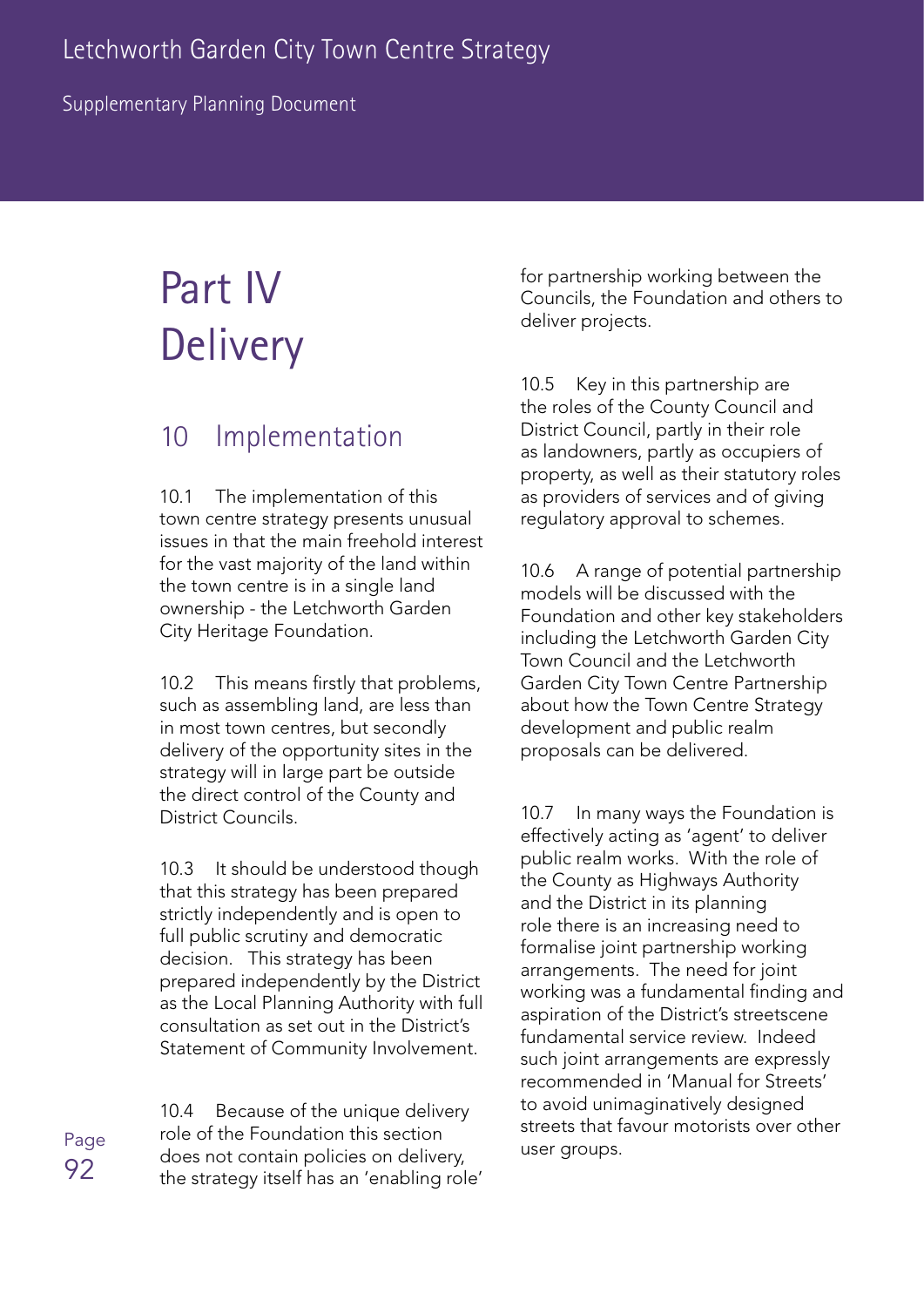10.8 Phasing of projects is a key implementation issue. Strong efforts will need to be undertaken to avoid disruption to the operation of the town centre.

10.9 As indicated under Policy Guidance 34 compulsory purchase may need to be a key component of project delivery.

10.10 Planning obligations will be negotiated within the context of this strategy and the District's adopted Planning Obligations Supplementary Planning Document. Over time it is likely that there will be direct provision of schemes linked to where the need is generated by development.

# 11 Town Centre Management and Promotion

11.1 The town centre manager will be a key agent and link. Promotion and marketing will continue to be the joint responsibility of the Foundation, the District Council and the Town Centre management function. With a dedicated project management resource the town centre manager will be increasingly able to focus on promotion, marketing, events and the needs of individual businesses, particularly those effected by the development process.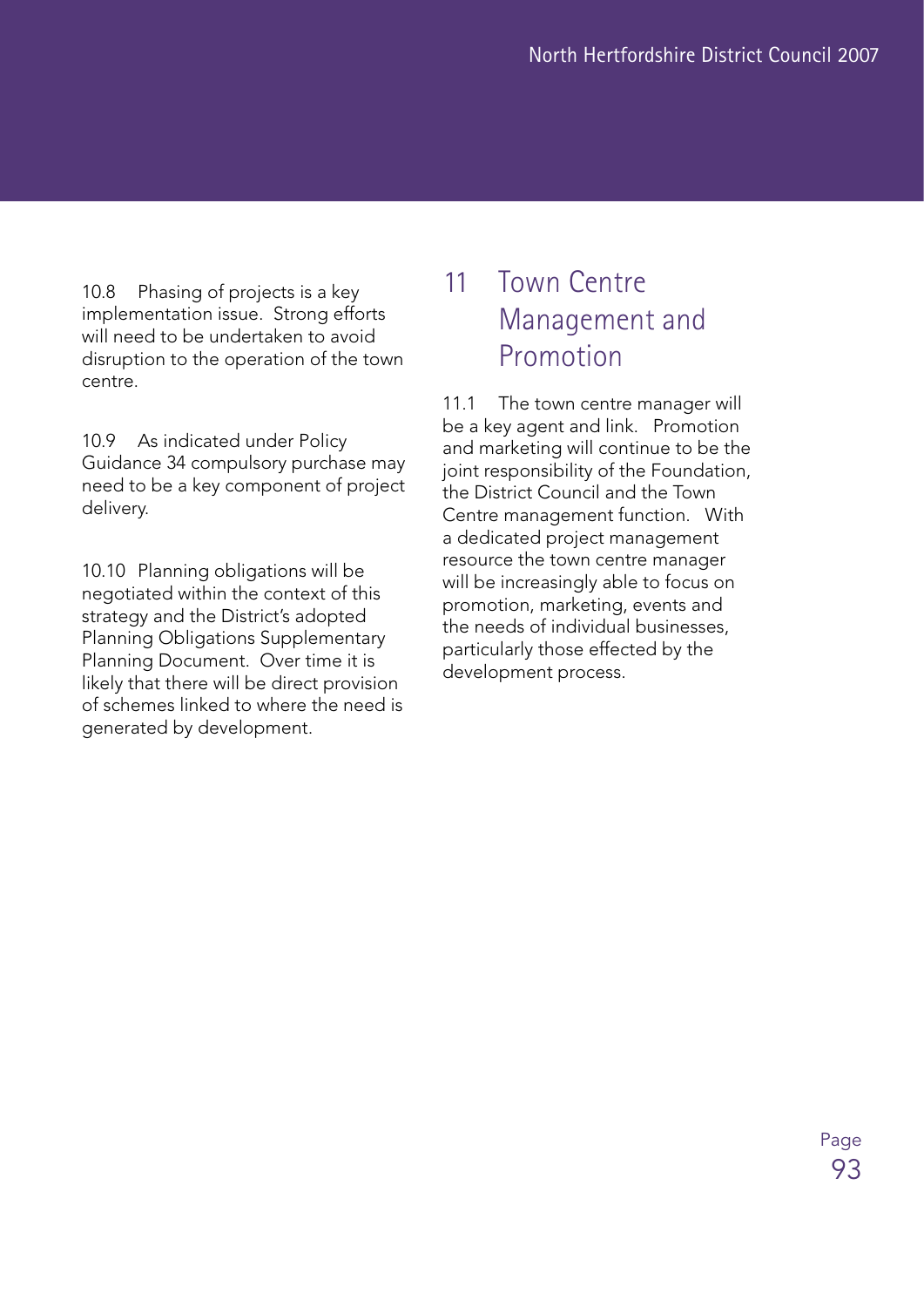### Supplementary Planning Document

### Appendix A Policy Sources and Evidence Base

#### National Policy

PPS1 – Delivering Sustainable Development (ODPM, 2005) PPS3 – Housing (DCLG, 2006) PPS6 – Planning for Town Centres (ODPM, 2005) PPS7 – Sustainable Development in Rural Areas (ODPM, 2004) PPS9 – Biodiversity and Geological Conservation (ODPM 2005) PPS 22 – Renewable Energy (OPPM, 2004) PPG15 – Planning and the Historic Environment

#### Regional Policy

(ODPM, 1994)

RPG9 for the South East (DETR, 2000) Draft East of England Plan (EERA, 2004) and Secretary of State 2006 proposed modifications

#### Structure Plan Policy

Policy 16 - Retailing Policy 17 – Location of New Retail Development

#### Existing Local Plan Policies

Policy 42 - Shopping Policy 43 – Shopping Areas in Town Centres Policy 44 – Other Areas in Town Centres

Policy 58 – Garden City Design Principles

#### Community Strategy

#### Corporate Plan

Strategic Objective 1 Promoting sustainable development of the district to ensure we deliver adequate affordable housing, protect the environment and conserve the heritage of our historic towns and rural settlements Strategic Objective 5 Creating opportunity for all by promoting sustainable local economic development Medium Term Actions 2006/07-2008/09:

- We will deliver agreed plans for Hitchin
- We will agree plans for Letchworth Garden City town centre

We will agree plans for Baldock town centre

Longer Term Actions:

- We will deliver agreed plans for Letchworth Garden City town centre
- We will deliver agreed plans for Baldock
- We will agree plans for Royston town centre

#### Other Sources

NHDC – Town Centre and Retail Study by Nathaniel Lichfield & Partners (2004) and updated 2006 Baldock and Letchworth Urban Transport Plan (to be adopted 2007)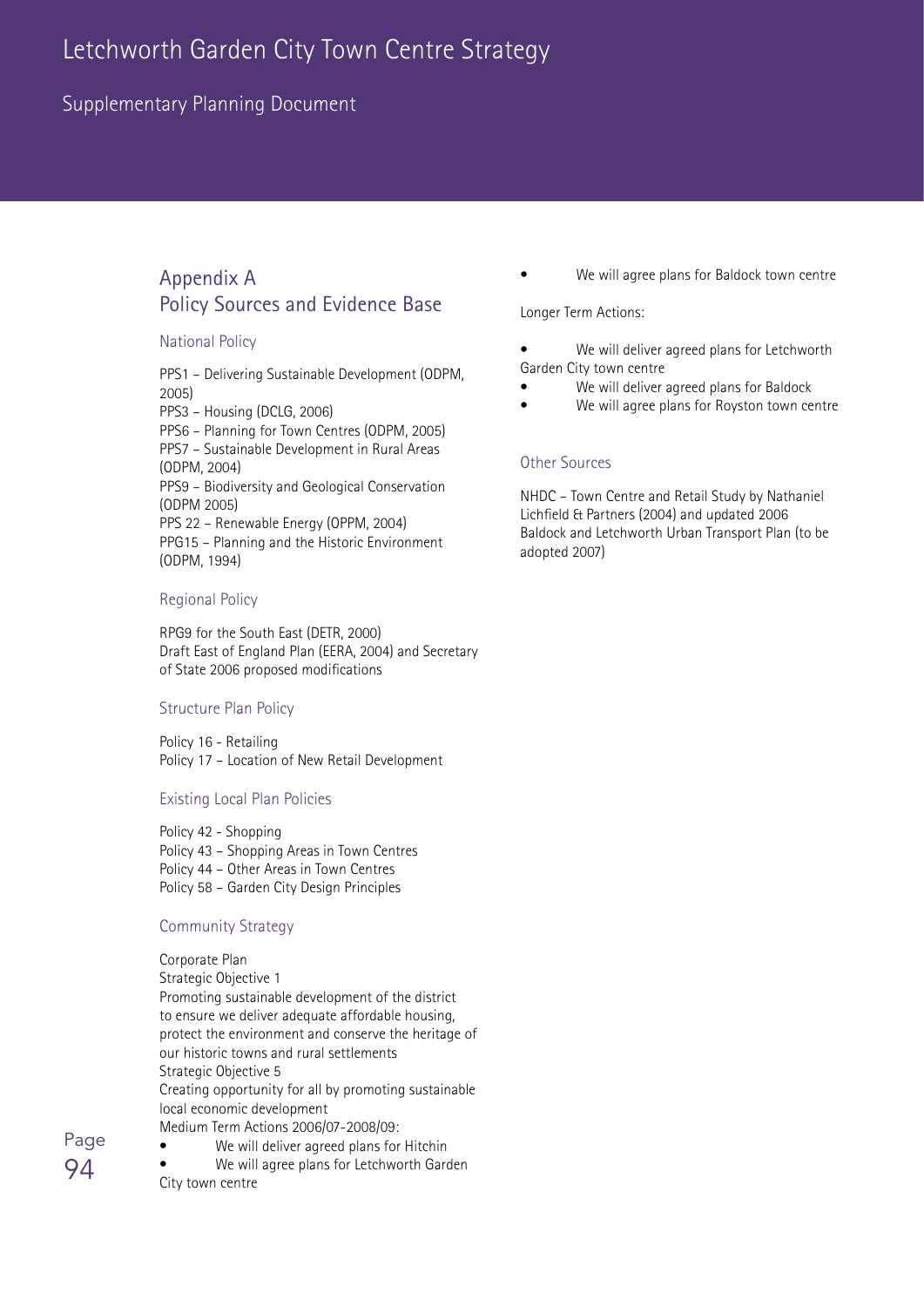### Appendix B Urban Design Appraisal

B1.1 Layout Principles - In the town centre buildings line the streets with focal buildings positioned at corners with some buildings arranged to create open spaces. The Broadway and the remaining streets to the east closely follow the pattern of the 1903 masterplan although the area to the west of the Broadway and around Broadway Gardens have evolved in a slightly different manner as explained in the previous section.

B1.2 The character is that of narrow facades or, where there are longer buildings, the elevations are modelled and divided to produce vertical emphasis.

B1.3 The positioning of the buildings along the main commercial streets results in most of their front elevations being joined to produce a continuous façade and a constant building line, with a strongly defined street character (see fig 3).

B1.4 The commercial centre and Broadway Gardens are surrounded by forest type trees but within the commercial parts of the centre smaller species are used.

B2.1 Building Form and Scale- Buildings are typically of two and a half or three storeys. The continuous façades with a back pavement edge building line marks out the commercial parts of the town centre from the rest of the Garden City. The height becomes slightly lower in the areas of smaller two storey buildings, along Leys Avenue and Station Road. The scale and mass of buildings is counterbalanced by the relative width of the streets.

B2.2 The buildings in the Town Square are positioned with their front elevations facing onto Broadway Gardens. The elevations mainly have a strong horizontal form, balanced by vertical details and proportions. The buildings are relatively large in scale and are complemented by the size and shape of the Broadway Gardens.

B2.3 In the commercial parts of the town centre the form and scale varies, with the largest buildings situated around Station Place, along the majority of Eastcheap and Broadway and along the top sections of Leys Avenue and Station Road. The individual buildings are largely based on rectangular forms, with the ridgeline following the line of the road, with frequent use of gabled elements to front elevations.

B2.4 The buildings at the top of Leys Avenue and Station Road, around Station Place, and along Eastcheap and Broadway are taller buildings mainly of two and a half to three storeys in height. The overall height of these buildings is generally constant. These buildings are mainly designed to contain four to six shops. They are rectangular in shape and lie parallel with the street. The overall building is usually divided into composite parts, usually with a central section. The buildings have carefully conceived proportions based on the dimensions of the classical style. The blocks are large in scale and their height provides a sense of enclosure to the streets relaxed to some extent by the relative widths of the streets.

B2.5 The buildings further down Station Road and Leys Avenue are lower, generally two storeys and appear more domestic in scale. In some cases buildings containing three to four shops are also seen at this smaller scale, reflecting the principles of the larger blocks in proportions and divisions. However, the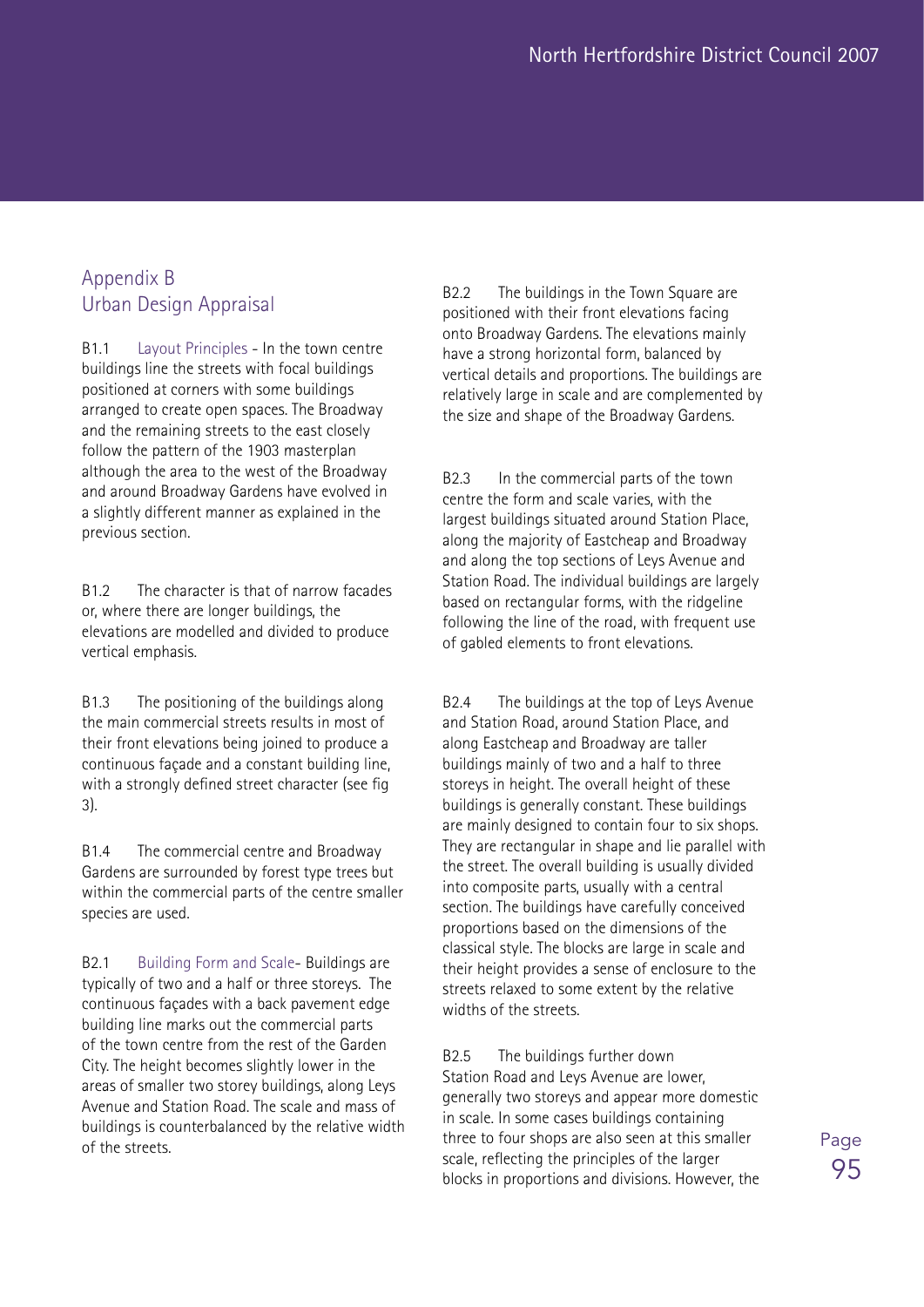### Supplementary Planning Document

majority of the buildings of this smaller scale are individually designed and constructed rather than forming a block. The ridges continue to run parallel to the road providing continuity to the overall building form. Some of these buildings respect the classical proportions.

B3.1 Gateways and Connectivity - A good part of the sense of place of an area is defined by buildings and areas which act as 'gateways' giving visual cues that you are entering an area with a different function. The edges of the Town Centre are mostly well defined by landmark buildings or open spaces which emphasise this (see fig 4.), although this has been eroded at the eastern end of Station Road by the loss a distinctive hotel and lamppost

B3.2 The extent to which an area is user friendly is also in good part determined by how convenient and pleasant visual and pedestrian connections are between places. There are strong connections along Eastcheap and Leys Avenue and visually if not functionally along Broadway. However the connections between these areas, and between them and the Station, which acts as a key point of arrival for visitors, is poor. There is also poor permeability through parts of the town centre caused by the Garden Square development, with potential routes leading into back alleys and service yards. An obvious circuit or quadrangle route for shoppers is also lacking, with visitors complaining that they are naturally led to the south end of Eastcheap, or the westen end of Leys Avenue, with then nowhere else to go. This means that the centre has many of the problems of linear town centres with lack of opportunities to wander, discover, linger and spend.

B3.3 Morrisons is now also a key point of arrival however, pedestrian links through to

Eastcheap are poor. The Gernon Road car park is a forbidding quality point of arrival and leads on to the equally forbidding Garden Square Shopping Centre.

B3.4 Pedestrian connections to surrounding residential areas are of mostly good quality and frequency, however the railway acts to some extent as a barrier; in addition connections to the west are limited in number.

B4.1 Vistas and Landmarks - The dominant visual structuring feature of the town centre is the vista from Station Place down the Broadway. This greatly aids the 'legibility' of the town – that is the extent to which it can be visually understood. The vista effect is less prominent south to north partly because of the lie of the land and partly because of the screening of the station by planting.

B4.2 There are a number of less prominent vistas throughout the town centre (see fig 5).

B4.3 There are a number of landmark structures throughout the centre which aid legibility, notably the Broadway Gardens fountain, as well as buildings which successfully 'turn the corner' such as the Colonnades and the Cinema.

B4.4 Along the Broadway and around the Town Square/Broadway Gardens are a number of buildings with cupolas, these acting as landmark features and emphasise civic character. These include the Town Hall, the former estate offices and the modern addition of a cupola to the Nexus building, as well as the clever use of the air conditioning unit on the Goldsmith building.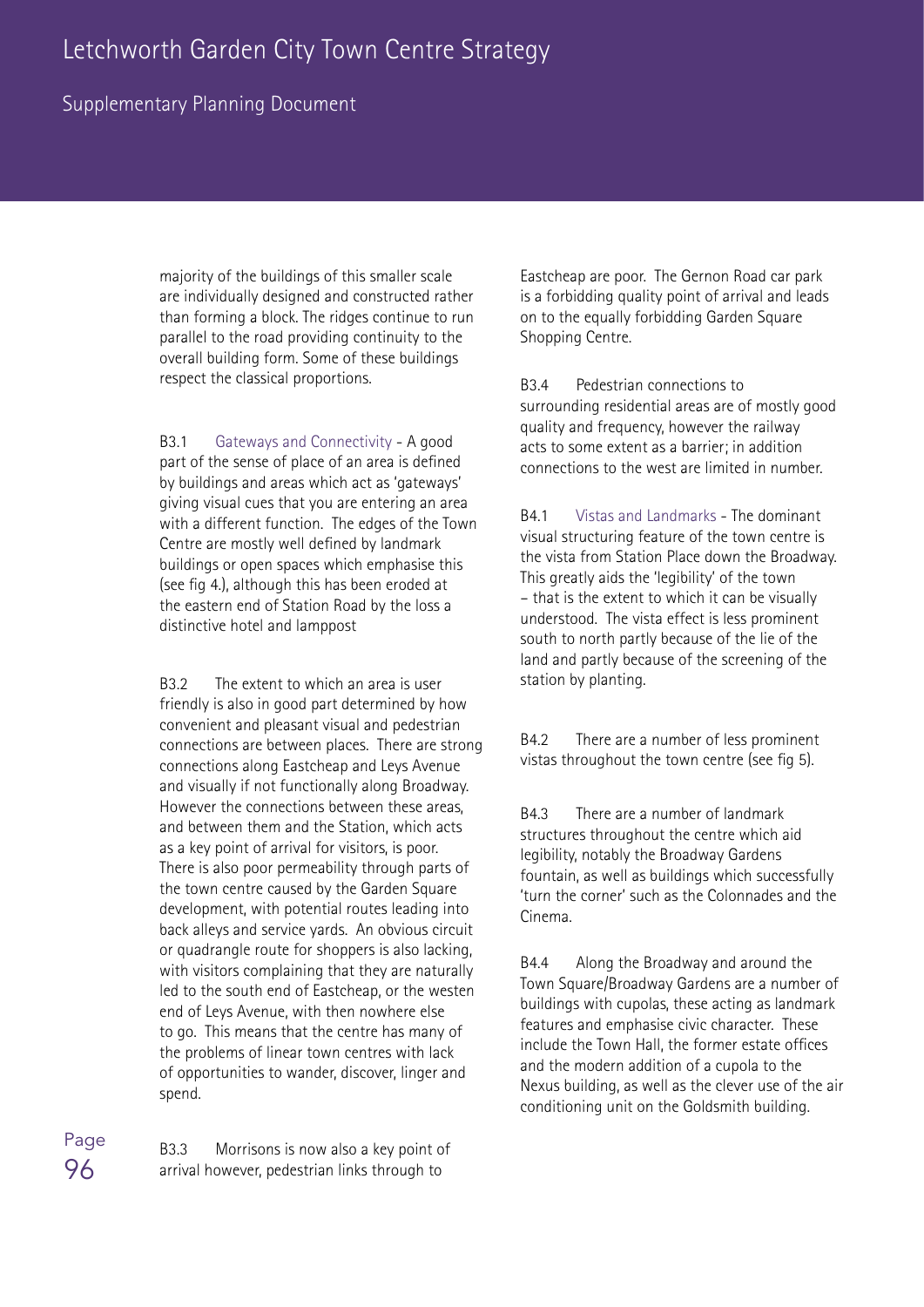B5.1 Character Areas - The town centre has areas of very different character (see fig 6):-

B5.2 The Broadway Boulevard and Station Place; Broadway runs in a north-easterly direction, towards the Town Square/Broadway Gardens and into the town centre. The line of Broadway was an important design concept of the Master Plan, creating long vistas. From Eastcheap the land slopes down towards Howard Park Gardens and Norton Way South, creating view up and down Leys Avenue and Station Road, towards Howard Park or Station Place.

B5.3 Broadway between Broadway Gardens and Station Place contains a Broadwalk forming the main axis, which runs through the middle of the road, providing a green barrier and corridor, which reinforces the street pattern of buildings lining the road with a constant scale and building line. The Broadwalk consists of a wide path with strips of planting on either side. Shrubs are planted between regularly spaced trees, creating a formal avenue. The Broadwalk is an important part of the layout and brings a green open character into the town centre and linking the open character of Broadway Gardens. The Broadwalk also provides vistas from the station to Broadway Gardens. While these spaces together contribute to the open space pattern and landscape character of the Garden City conservation area, they also provide an ecological benefit to wildlife and provide opportunities for enhancement to biodiversity.

B5.4 The character of the Broadway has been improved by the development of the Morrisons Store, and Goldsmiths College, in scale and character with other Broadway buildings. The college building neatly turns the corner onto Broadway Gardens as does Morrisons onto a new open space with a statue of Howard.

A5.5 The Arena Parade colonnades breach the building line (unlike those fronting Station Parade) and the car park behind the town hall is visually intrusive and leads to a break in the sense of enclosure and building lines along the Broadway.

B5.6 Station Place forms a terminus not only for the main axis of Broadway, but also the other town centre roads such as Eastcheap, Leys Avenue and Station Road. It therefore links these roads together and provides them with a focal point.

B5.7 The buildings surrounding Station Place respect the lines of the roads, with some of those positioned on corners stepped back. This is clearly seen on the corners of Eastcheap and Broadway producing open spaces and reinforcing the overall open character of Station Place. The 60s block Station Parade detracts from the area.

B5.8 Openshaw Way/The Wynd – 'Backyards'; The character of the area around Openshaw Way is very utilitarian with small workshops and outbuildings reflecting the original 'backyard' industries nature of the area. Within the loop formed by Openshaw Way, the Wynd is a small street to the rear of the main commercial streets and also has a utilitarian character. It has a strong building line, formed by the façades of two rows of single storey buildings.

B5.9 The Gernon Road Edge; Gernon Road forms a boundary and area in transition between the residential zones to the south and the town centre. The lower end of Gernon Road contains housing to the southern side, however as the road progresses towards the Town Square the building types change to more public buildings such as the Town Lodge and Library, and on the eastern side the multi-storey car park and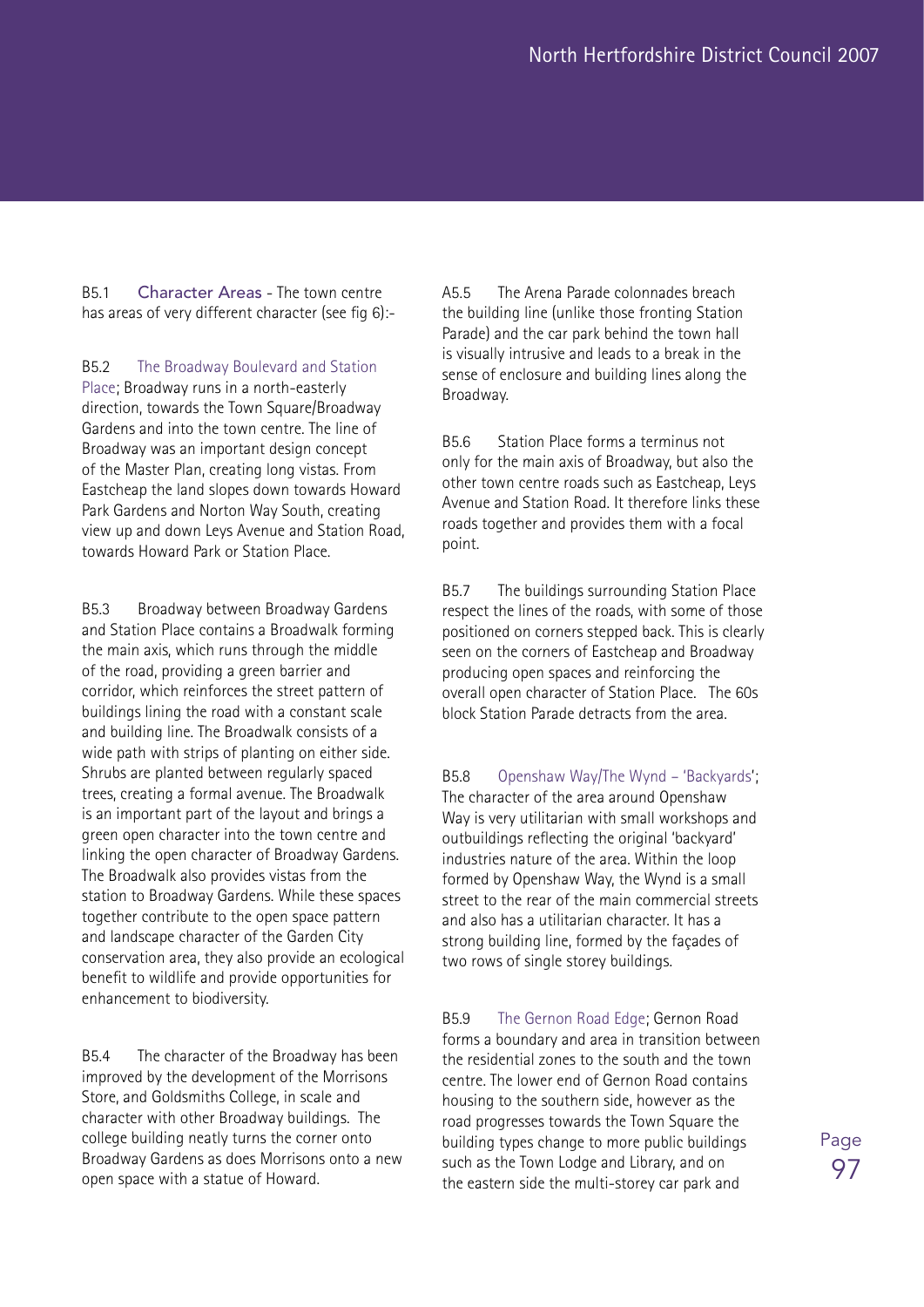### Supplementary Planning Document

District Council main office block. Other edges to the town centre are defined by boundary features such as rear lines of building plots or the railway. Of the Edges of the area this is the only one divided down the centre of the road. This produces an uneasy contrast of scales and frontages with a number of the commercial buildings treating Gernon road as a back rather than a front.

B5.10 The Civic Area – Town Square/Broadway Gardens; The area now known as Broadway Gardens has previously been known as Kennedy Gardens and forms the focal point of what has historically been called the Town Square.

B5.11 The Town Square is formed around Broadway Gardens, which is part of a wider area listed grade II on the National Register of Historic Parks and Gardens (shown on fig. 20). Broadway Gardens is a large green open space a rectangular oval in shape and formal in character. It forms an essential part of the main axis of Broadway, providing a focus to the wide linear road to the south and the Broadwalk to the north. The size and shape of the space was planned originally in scale to form the outer edge of a square which were designed to accommodate large public buildings as the central focal feature. The formal character of the gardens, recently subject to a major improvement programme, complements the formal layout of the area with buildings lining and defining the outer edge of the square.

B5.12 The open character of Broadway Gardens provides a buffer between the shopping and commercial parts of the town centre and the residential areas. This is an important transition forming part of the character of the Town Centre and Conservation Area.

B5.13 The buildings surrounding the outer edge of Broadway Gardens largely follow the line of the road, enclosing a central space. Most of the buildings are set back slightly from the road edge fronted either by grass verges planted with hornbeams, and or pavements. The building layout strongly relates to the central gardens and surrounding road. The axis roads also provide uniform breaks in the layout.

B5.14 The buildings in the Town Square are positioned with their front elevations facing onto Broadway Gardens. The elevations mainly have a strong horizontal form, balanced by vertical details and proportions. The buildings are relatively large in scale, most being two to three storeys in height, apart from the Nexus Building. However, the density is relatively low due to the open space provided by Broadway Gardens and the front verges. The grassed verges between the road and the frontages of the buildings are important to the open character of the square, complementing the central open space and relieving the sense of enclosure provided by the buildings. Two undeveloped plots lie on the South east side of the square (see Part III).

B5.15 The 'Classical' Shopping Core – Northern Eastcheap and Leys Avenue; This area is that of the main shopping streets of the town centre. It was developed as a series of parade blocks fronting and built right up to the pavements. The slope down from Station Place and the curvilinear nature of both streets provide a 'serial ision', which encourages visitors to walk along both streets as vistas open up.

B5.16 The focal point of this area is around the confluence of the streets of Station Road, Leys Avenue and Eastcheap which largely contain the envisaged classical buildings, formal in character and dominant in size and scale.

B5.17 A number of shopfronts and key buildings in this area have recently been restored,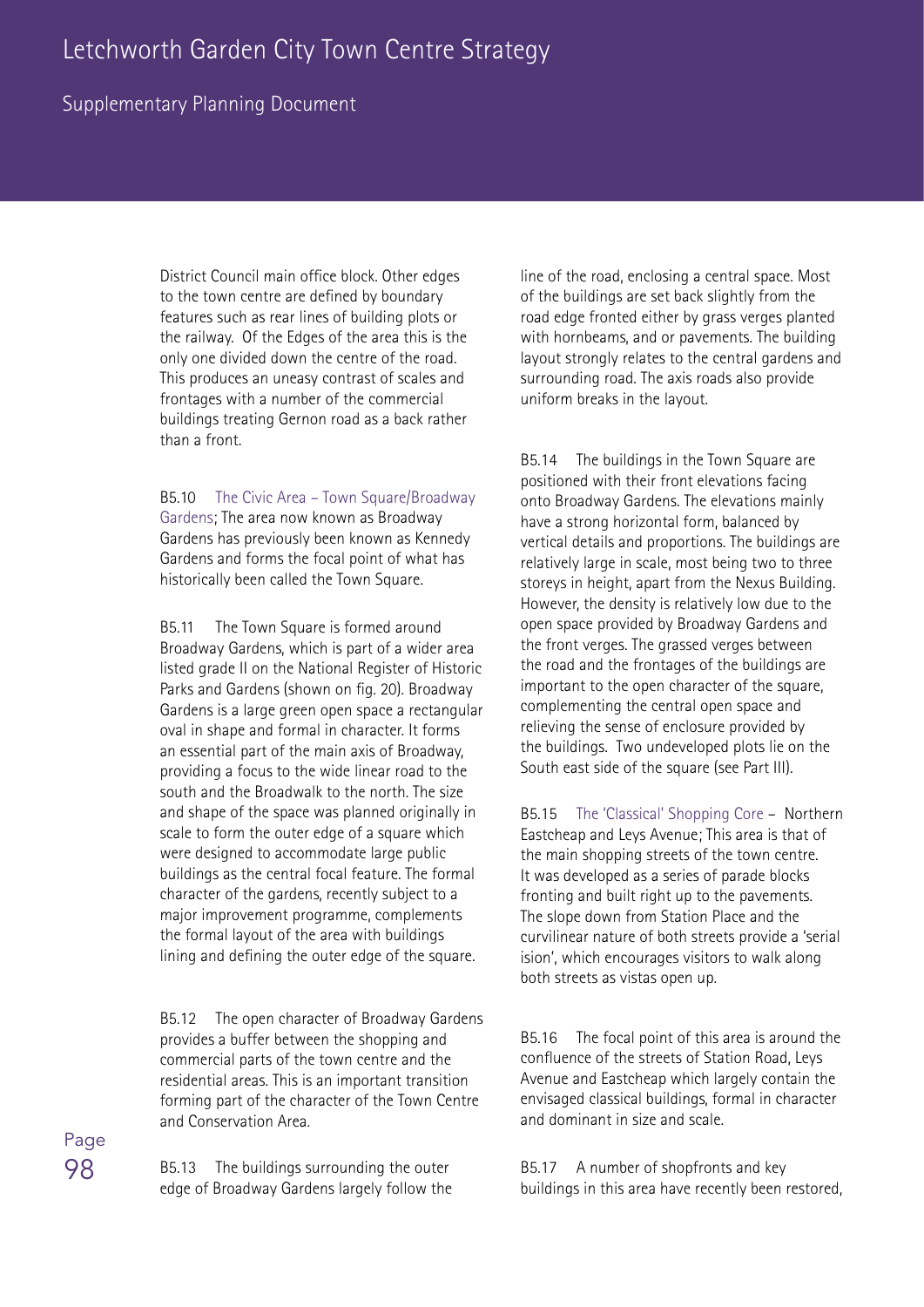including the Collonade and the glazed roofed area known as the Arcade.

B5.18 The Mid-Late 20<sup>th</sup> Century Parades and Precincts; The 1958 development of Arena Parade breaks with a number of key features of earlier parts of the town centre, in terms of roof form, building line and the southern and originally the eastern facing parades not matched by facing shops.

B5.19 The 1974 development now known as Garden Square led to the loss of an earlier shopping street along Commerce Way. Its central open area is cramped and the centre's entry points are dark and uninviting. Its small indoor market looks particularly run down. A hall above it is unused.

B5.20 Station Road and Leys Avenue East– The 'Village' Approach; The eastern parts of Leys Avenue and Station Road are different in character from the central shopping core with mostly two storey buildings, some of which are individually designed. The effect is more like shops in a village or small country town. These areas, particularly the eastern part of Station Road, have much lower pedestrian flows and are mainly occupied with specialist shops and restaurants. 24-44 Station Road are the early Garden City Silver Birch Cottages.

B6.1 Listed Buildings The Town Centre has relatively few listed buildings. The statutory list for Letchworth now needs updating. Where appropriate the Council will consider serving Building Preservation Notices served on or make requests for spot listing as it feels is appropriate. It is likely that a number of notable buildings within the centre – such as the former pioneer health food store and the Broadway Cinema,

have not been listed because of significant internal alterations.

B6.2 The listed buildings in the Town Centre are the Edwardian Station, the former Estate Offices (Parker and Unwin), the Museum (by Barry Parker), 50-58 Leys Avenue, and the Free Church.

B7.1 Other Important Buildings The HSBC Bank occupies a prominent site, on a triangular plot on the corner of Leys Avenue and Station Road, facing into Station Place opposite the train station, providing a strong linkage between the two roads and the central space. Opposite is the fine regency inspired Collonade.

B7.2 At the top of Eastcheap on a corner plot with Gernon Road is the cinema designed to fit the acute shape of the plot, designed by Bennett and Bidwell in the Art Deco style. This is a prominently positioned and effectively designed building which relates well to its surroundings.

B7.3 The Town Hall is situated to one side of the central axis of Broadway facing into Broadway Gardens. It is a dominant Classical building, with an elaborate door surround and cupola on the roof.

B8.1 The Architectural Character of the Buildings Architects working in the Garden

City designed many of the earliest buildings in the town centre to follow the Classical style. However, other styles are seen including the arts and crafts interpretation of vernacular housing (more characteristic of the residential areas), as well as a couple of buildings, namely the Post Office and the original estate office building, displaying elements of a Tudor style. Both main styles are characteristic and their distribution varies in different parts of the town centre.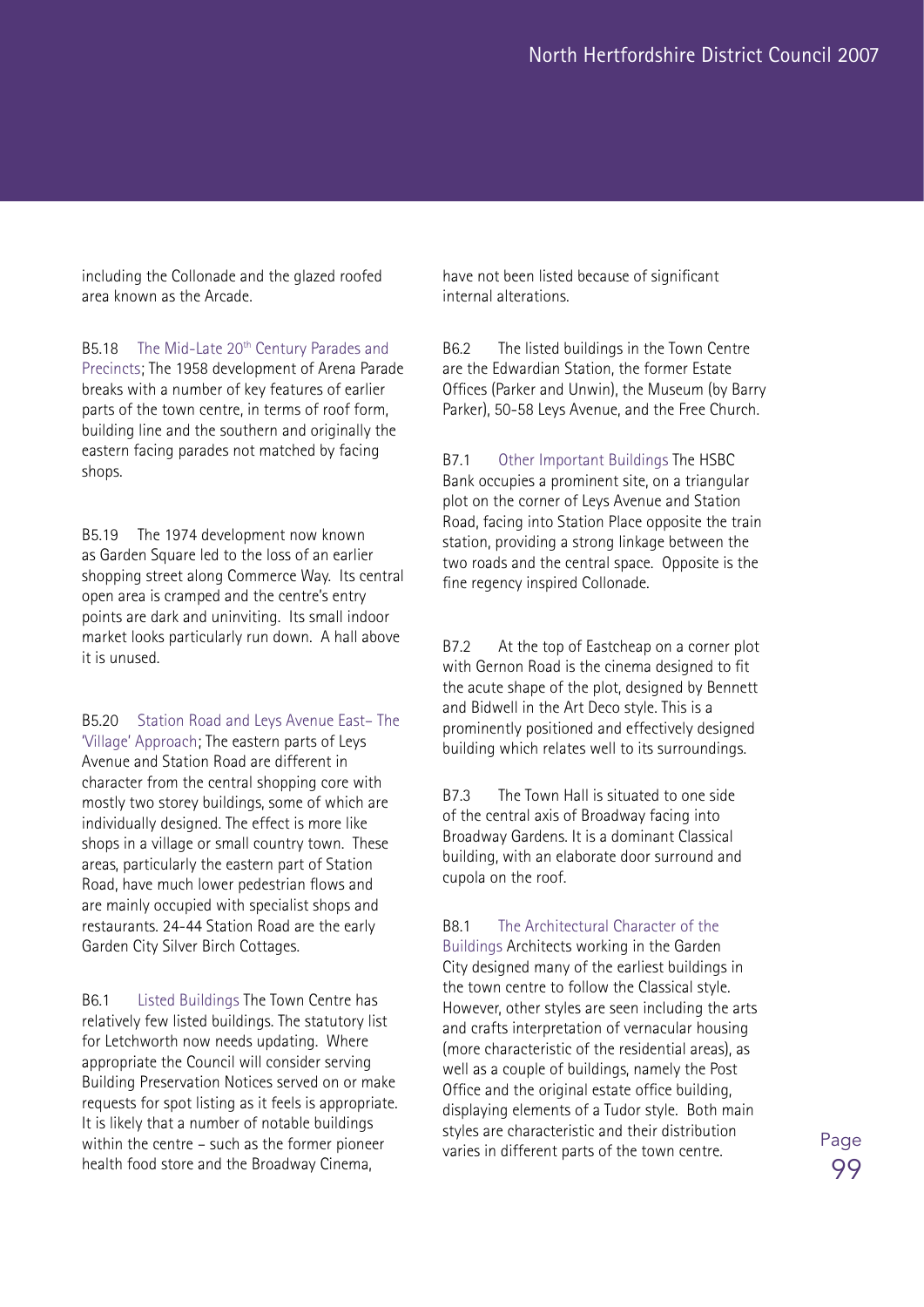### Supplementary Planning Document

B8.2 The Classical style was envisaged for the town centre for two main reasons. Firstly a formal character was required, which it was felt the heights, building forms, design and materials of the Classical style would clearly produce. Secondly, it was thought that the zones of the town should be clearly defined and the town centre should be distinctive and contrast from other parts of the town.

B8.3 Some of the buildings in the commercial town centre display features often seen on early 16th century buildings when the classical influence was just starting to reach Britain. Other buildings are more vernacular in form with gabled roof forms facing onto the street. A few buildings display projecting gables and bays supported on brackets, following the Arts & Crafts style of the residential areas of Letchworth.

B8.4 As in the residential areas the amount of detailing to the buildings varies. However, the larger buildings and terraced blocks tend to display more sophisticated details and complete compositions. The smaller buildings tend to have simple forms of detailing.

B8.5 Three classically inspired buildings around the Town Square were constructed, namely The Museum, The Grammar School Building and The Town Hall. Apart from the vaguely moderne style of the 1930s library the other buildings are of more modern styles of the 1960s and 1970s.

B8.6 The classically ordered buildings follow the classical proportions and concepts of symmetry. Constructed of red brick largely with sash windows.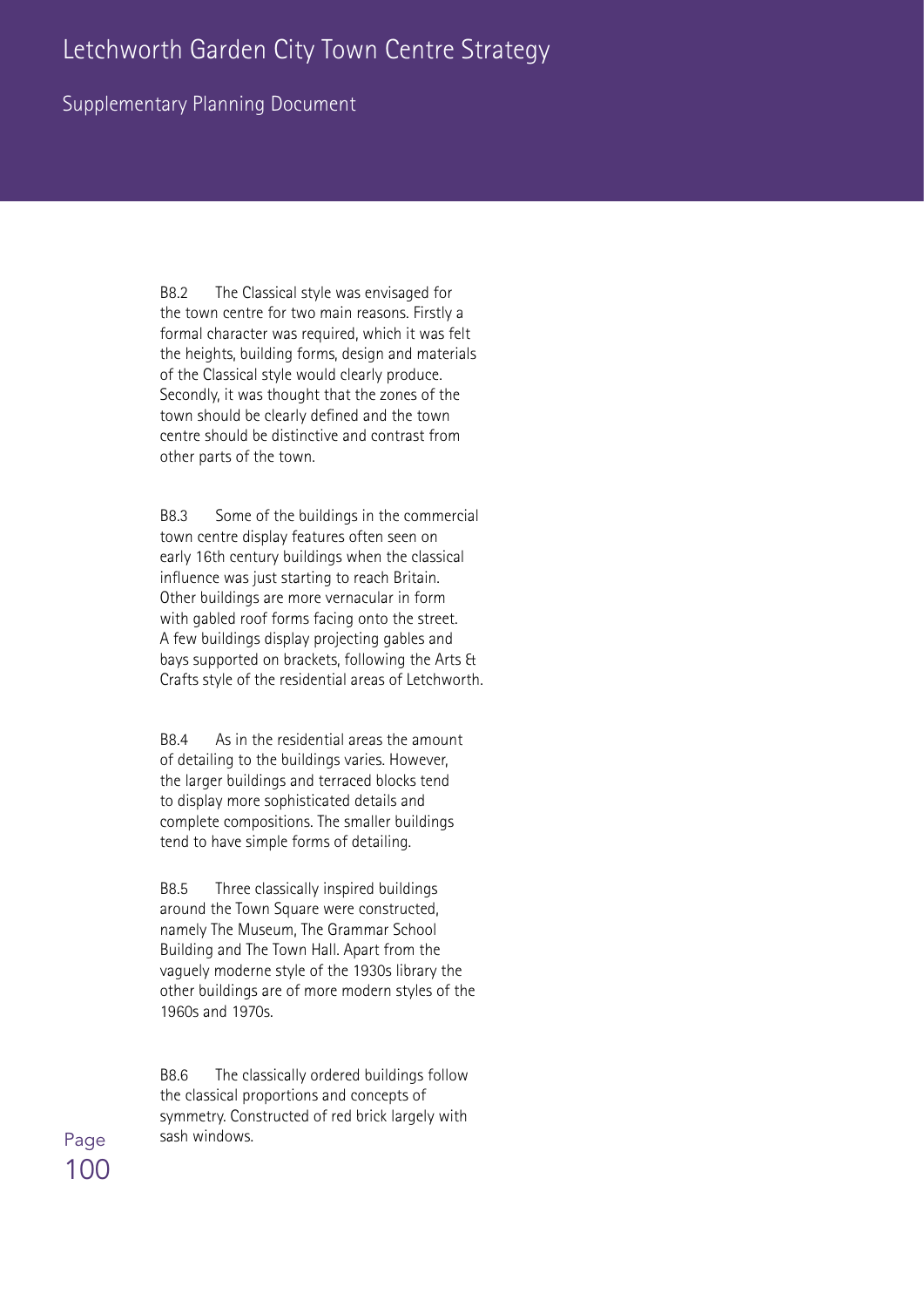